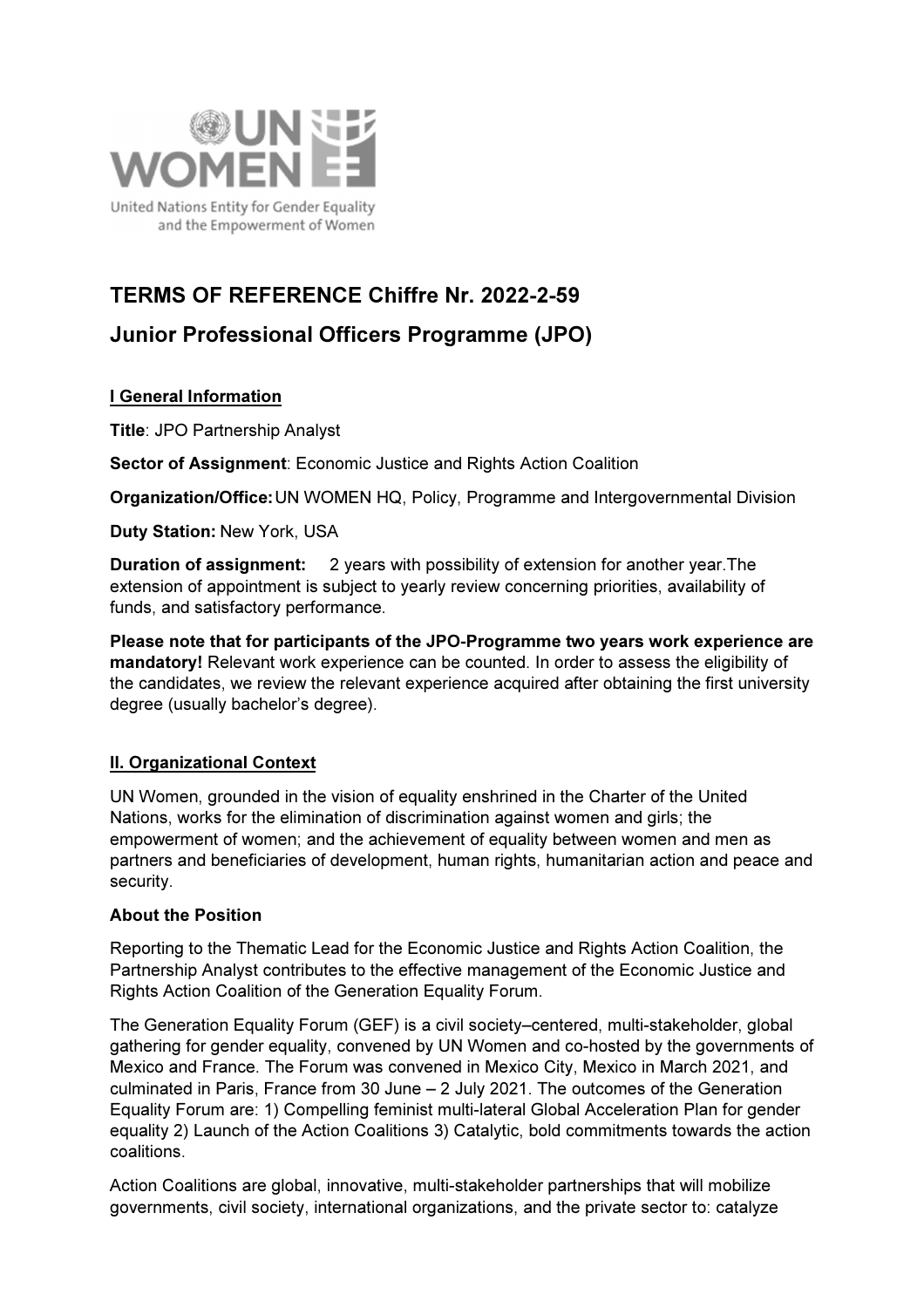collective action, spark global and local conversations among generations, drive increased public & private investment, deliver concrete, game-changing results across generations for girls and women. These Action Coalitions have developed a set of concrete, ambitious, and transformative actions that Coalition members will take between 2021 and 2026 to achieve immediate and irreversible progress towards gender equality, captured in the Global Acceleration Plan. In addition to the Global Acceleration Plan, each Action area has an accompanying Blueprint, laying out the conceptual framework, key issues and approaches.

In UN Women, the work on Action Coalitions will be carried on by a Task Team – Secretariat – which is under the management of the Director of the PPID. The work of the Economic Justice and Rights Action Coalition is driven by a Thematic Lead and a Programme Analyst in close collaboration and consultation with UN Women's Economic Empowerment Section.

The Partnership Analyst will provide substantive support to the Action Coalition, focusing on management of coordination and working methods/standard operating procedures within the Action Coalition, engagement with stakeholders, communications and planning processes.

#### III. JPO Programme Components

Title of Supervisor: Thematic Lead, Economic Justice and Rights Action Coalition

#### Content and methodology of supervision:

Establishment of a Work Plan: During the first month of the assignment, the Junior Professional Officer (JPO) will work jointly with the direct supervisor to finalize an agreed upon work plan. The final work plan will be discussed and mutually agreed to by the JPO and supervisor.

#### Evaluation:

The Performance Management and Development (PMD) tool will serve as a primary platform to evaluate of the JPO's performance.

#### Training components:

- Participation in a UN Women Induction Course in New York or remotely if applicable.
- UN Women mandatory online training courses.
- Access to online training and learning resources of the Learning Management System to develop management skills as well as knowledge in specific technical areas in line with the individual learning plan developed annually with the supervisor.
- Use of yearly JPO duty-related travel and training allocation (DTTA), as per the online DTTA guide.

#### Learning components:

On completion of the assignment, the JPO will have a clear understanding of the Action Coalition on Economic Justice and Rights, the thematic area of women's economic empowerment, UN Women and the wider UN system and the operationalization of a global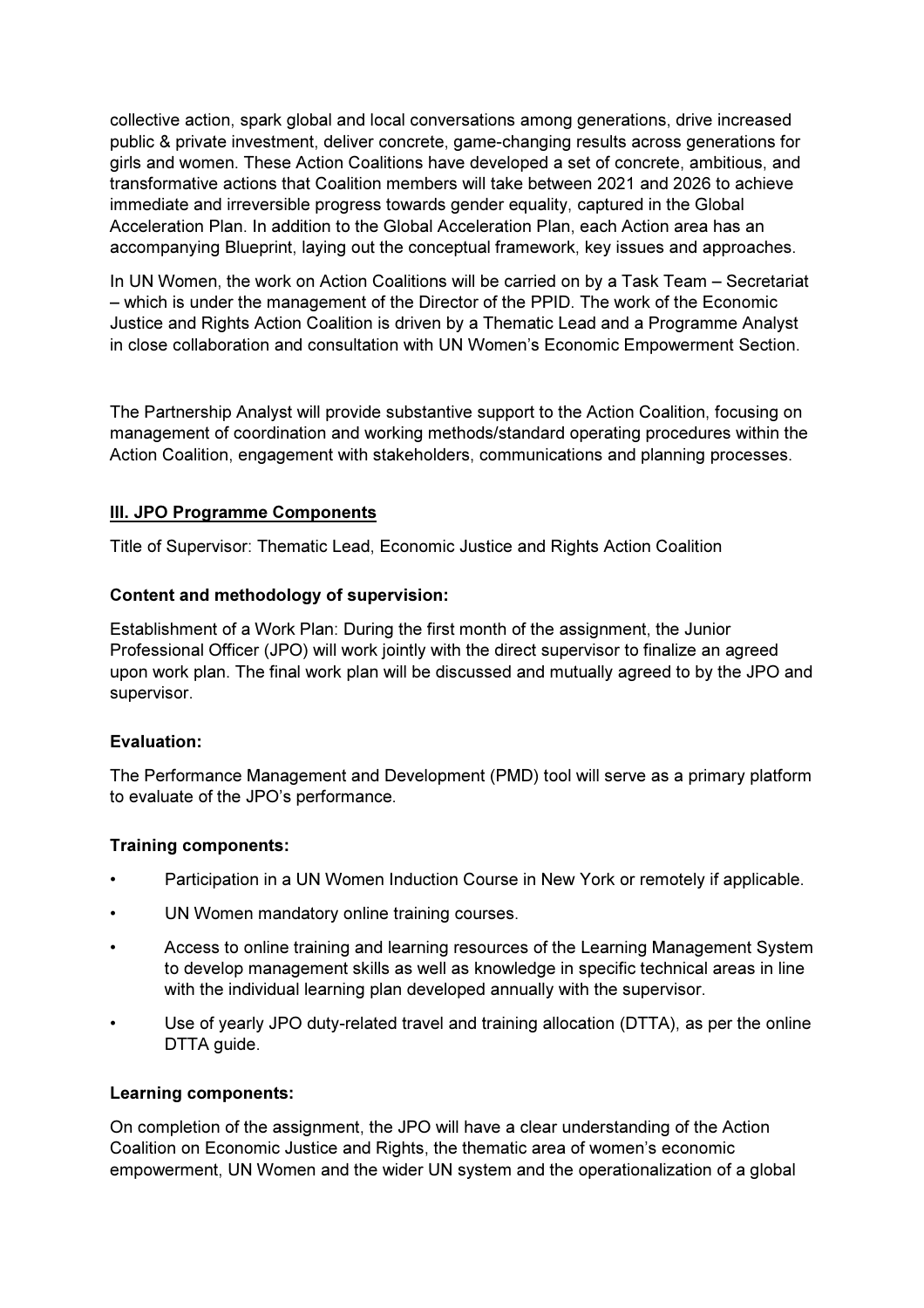multistakeholder process. In addition to strengthening of UN Women competencies skills set, in particular those listed below, the JPO will also learn/acquire some of the following:

- Working within and managing a dynamic multi-stakeholder process
- Supporting monitoring, evaluation and reporting efforts
- Project planning and management
- Understanding of gender equality efforts at the global, regional and country levels.

#### IV. Functions

#### 1. Provide substantive coordination support to the Action Coalition:

- a. Coordinate team meetings, organize updates and reporting sessions by the Thematic Lead to the Action Coalition Secretariat and partners;
- b. Organize Action Coalition meetings and events by drafting documentation and coordinating their finalization with the Action Coalition Secretariat; scheduling the meetings; circulating relevant documents among the Leadership Structure and other relevant partners; taking meeting notes; and managing an online repository for all the documents;
- c. Prepare briefing materials for Action Coalition Co-Leads and Thematic Lead on issues to be discussed in the meetings;
- d. Provide support to the Action Coalition's Leadership Structure in coordinating their work and following the working methods laid out.

#### 2. Provide operational support for the Action Coalition:

- a. Support the preparation of regular updates for the Action Coalition Leadership Structure;
- b. Follow up on required action/outstanding issues and report on outcome/ result. Alert the Action Coalition Thematic Lead on critical issues to be addressed;
- c. Support work planning development and execution processes.

#### 3. Provide support for stakeholder and strategic partnership engagement efforts:

- a. Support the development and implementation of engagement strategies for commitment makers to the Action Coalition;
- b. Facilitate the collaboration of the EJR Action Coalition's Leadership Structure and Commitment Makers in the implementation of Actions and the Monitoring and Accountability Framework;
- c. Provide support in coordinating activities and other promotional events designed to engage bilateral and multilateral institutions/donors, private sector and civil society to expand and/or sustain interest and resources for Action Coalitions;
- d. Coordinate the preparation of background documents and analysis for relevant meetings and events.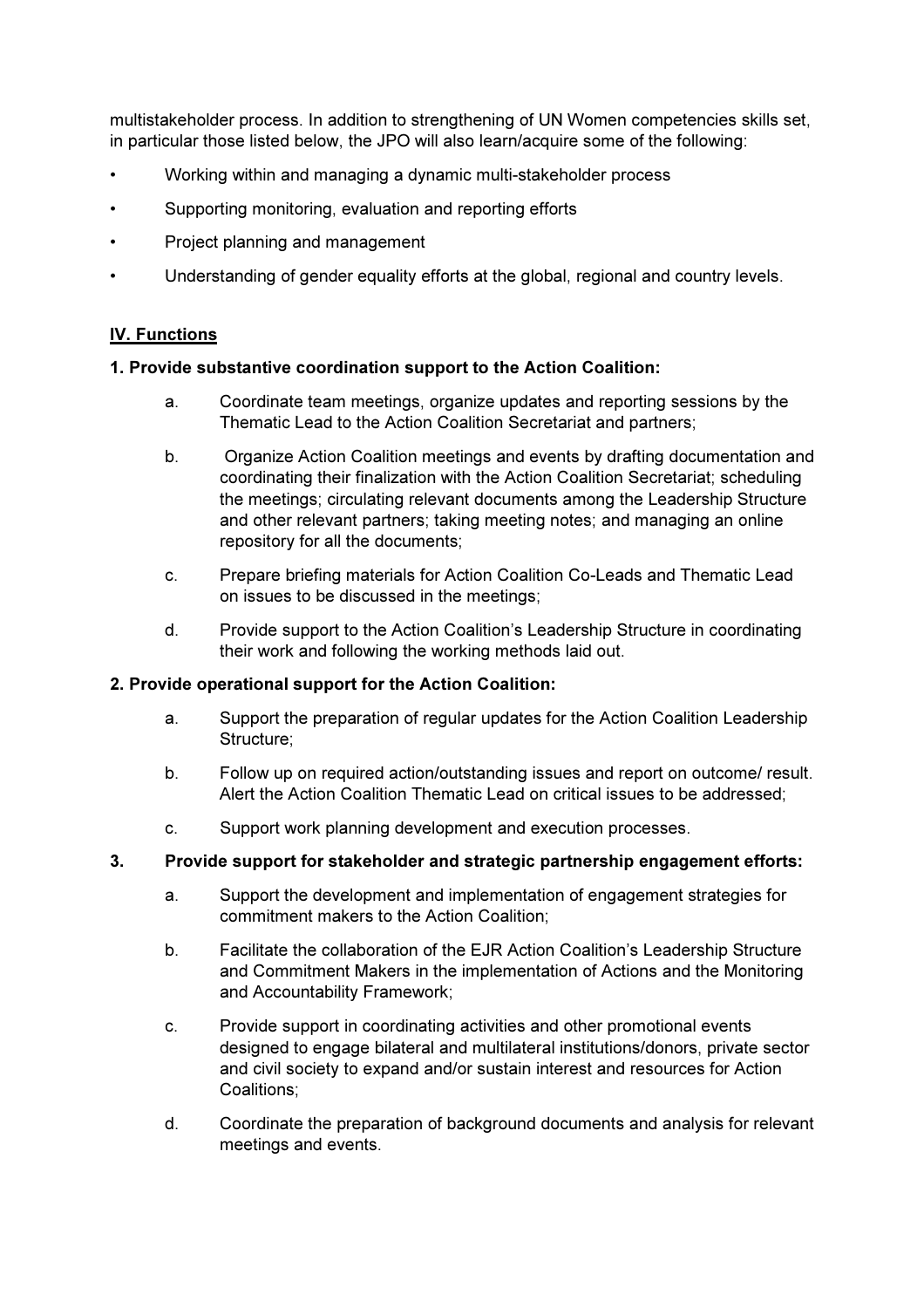### V. Key Performance Indicators

- Timely and quality contributions to the Action Coalitions Task Team/ Secretariat coordination efforts.
- Timely inputs and support for Action Coalition communication and planning efforts.
- Quality support provided in managing activities for stakeholder engagement efforts and their management.
- Increased awareness of the work of UN Women and the Generation Equality Forum.

#### VI. Background Information

#### Core Values:

- **Respect for Diversity**
- **Integrity**
- Professionalism

#### Core Competencies:

- Awareness and Sensitivity Regarding Gender Issues
- **Accountability**
- Creative Problem Solving
- Effective Communication
- Inclusive Collaboration
- Stakeholder Engagement
- Leading by Example

#### Functional Competencies:

- Substantive knowledge and experience related to current policies and practices in the thematic area of women's economic empowerment.
- Substantive knowledge in the Beijing Platform for Action, the Sustainable Development Goals and other associated processes.
- Proven expertise in writing cogent and clear communications.
- Familiarity with multi-stakeholder processes.